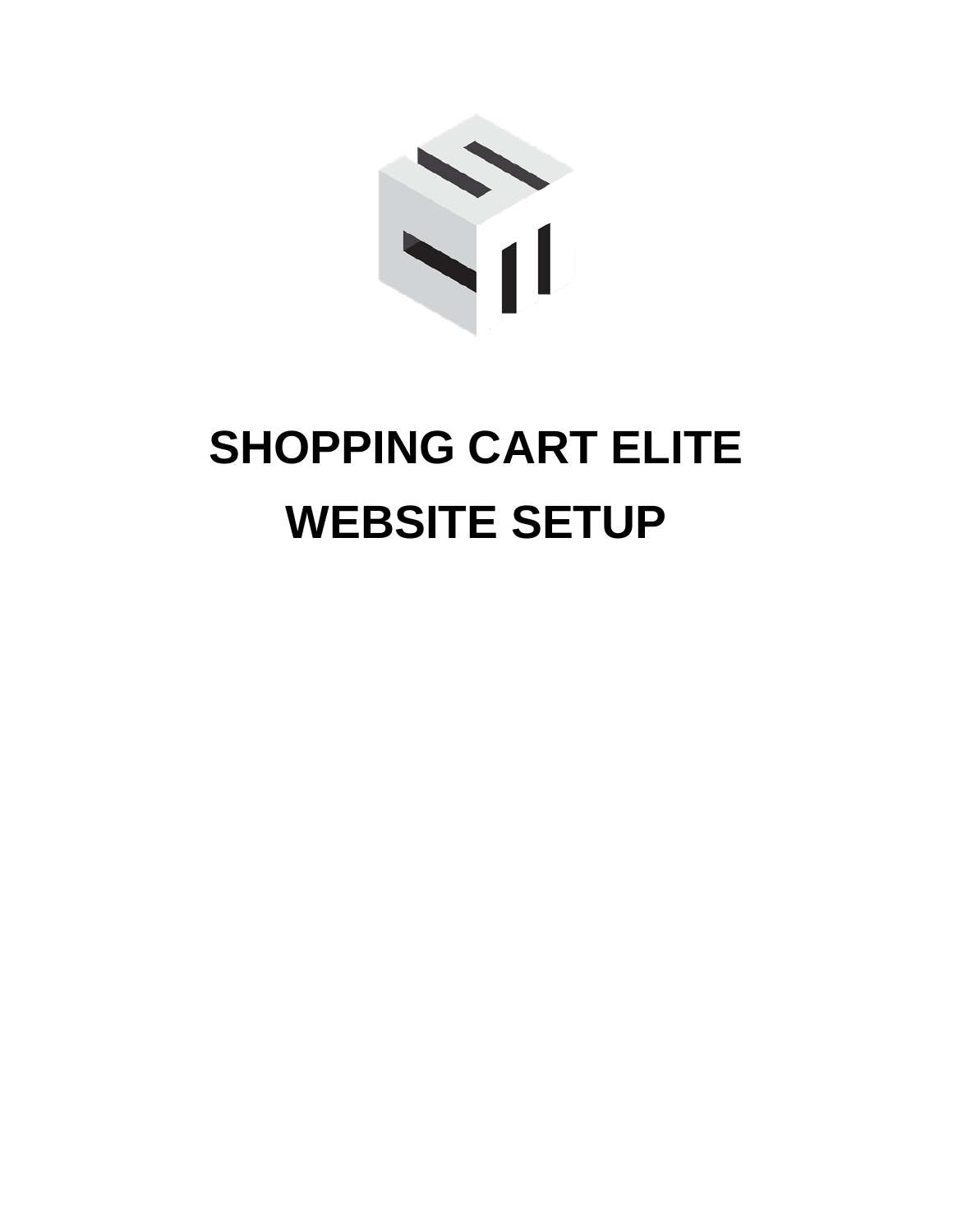# **Contents**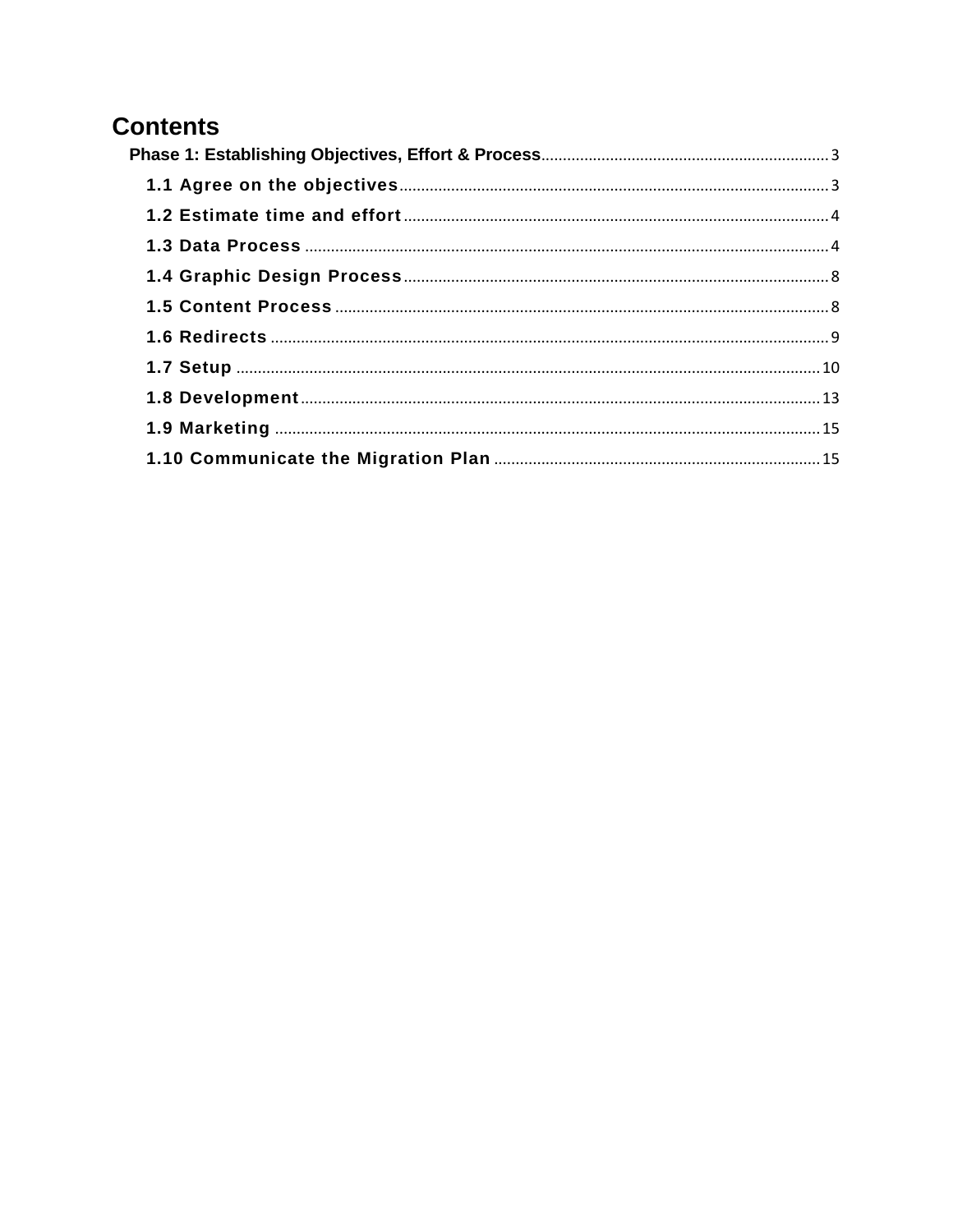# <span id="page-2-0"></span>**Phase 1: Establishing Objectives, Effort & Process**

This is where the whole migration plan will be established taking into account the main objectives, time constrains, effort, and available resources. This phase is fundamental because if essential business objectives or required resources fail to get appropriately defined, problems may arise in the following phases. Therefore, a considerable amount of time and effort needs to be allocated in this stage.

# <span id="page-2-1"></span>**1.1 Agree on the objectives**

This is necessary because it will allow for success to be measured at a later stage on the agreed objectives. Typical objectives include:

- Data
	- o How many products do you have
	- o How complex is the data
	- o Are there dropdowns, bundles
	- o Inventory
	- o Rules
- Graphic Design
	- o What kind of website do you like
	- o Are there any requirements
	- o Do you need any custom wizards
	- o Do you need any custom forms
- Content
	- o Besides products how many content pages
	- o Do you have a blog that needs migration
	- o Reviews that needs migration
	- o Terms / Policies / FAQs
- **Redirects** 
	- o Do you have a sitemap
	- o Do we install the discover JavaScript
	- o Do we install the redirect JavaScript
- Setup
	- o Configuring all the settings the store
	- o Turning on best practice settings
	- o Shipping settings and test
	- o Payment methods settings and test
	- o Go through a 100 point checklist
- Development
	- $\circ$  Are there any enhancement minor or major that need to be done to go live
	- o Any features that must be there
- Marketing
	- o Do we need to bring reviews elsewhere
	- o Do we need to initiate Video SEO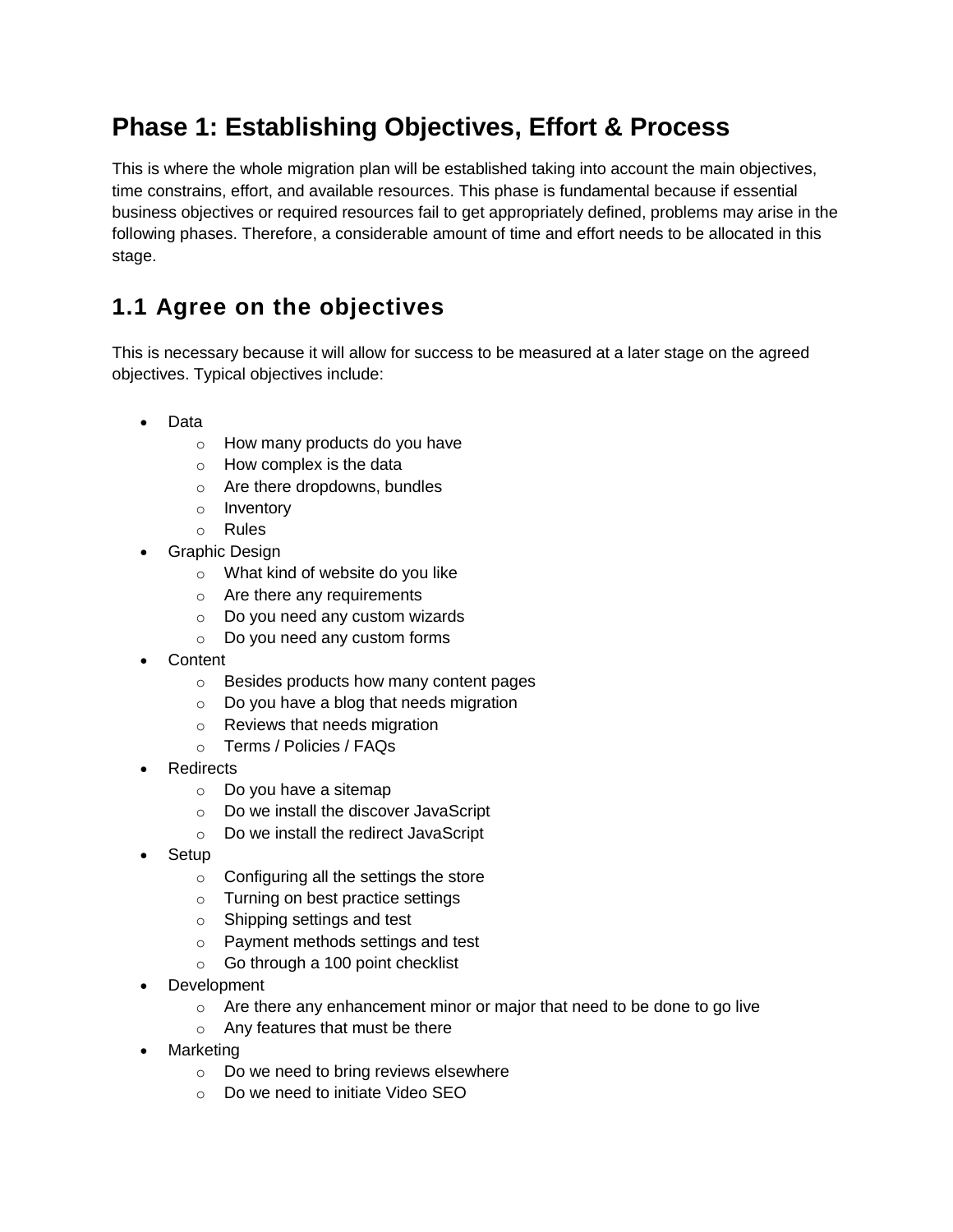- $\circ$  Do we need to setup marketplace categories for eBay / Amazon / Google Shopping
- o Do we need to optimize the website
- o What kind of engagement are you getting on the website
	- If it is under 40% you need to switch to Shopping Cart Elite NOW!
	- Where are you advertising
	- **What URLs are being triggered**
	- **Minimum traffic loss / Minimum ranking drops**

# <span id="page-3-0"></span>**1.2 Estimate time and effort**

Depending on the complexity of the migration the owner will have to participate in assisting the team in making the right decision. Shopping Cart Elite handles the complete A-Z migration in-house, but requires the owner to be available on demand when a question is needed.

If the migration is done wrong everyone will have to work day and night to recover those great rankings that have plummeted.

# <span id="page-3-1"></span>**1.3 Data Process**

Easy Data Feed is a Shopping Cart Elite company that is able to scrape, manipulate data from your old website, and then integrate it into Shopping Cart Elite. Each Easy Data Feed job is custom to each client and usually takes 7 days to complete.

The full process is outlined below:

Please watch the video to understand all the points of this system - [VIDEO](http://videos.shoppingcartelite.com/medias/ebr7mgak8q)

#### 1. **Form**

- a. Client needs to fill out the form on where and how to get their data form [www.shoppingcartelite.com/articles/welcome](http://www.shoppingcartelite.com/articles/welcome) under data section
- b. The form will land inside SCE support desk
- c. Administrator Needs assign a data migration job for review in the Support Desk to within 48 hours.

#### 2. **Samples**

- a. Once the samples are uploaded, ensure that the client likes the way it is
- b. Usually this is done during the trial

#### 3. **CSV/SITEMAP – (START AFTER TRIAL ONLY)**

- a. Once announcement in the client Skype group is made to proceed with the job then proceed
- b. Get a CSV sheet from the client
	- **i. Find out if its scrapped from competitor**
	- **ii. Existing website**
	- **iii. Supplier**
	- **iv. Find out if he wants to include or exclude anything**
- c. Get the SITEMAP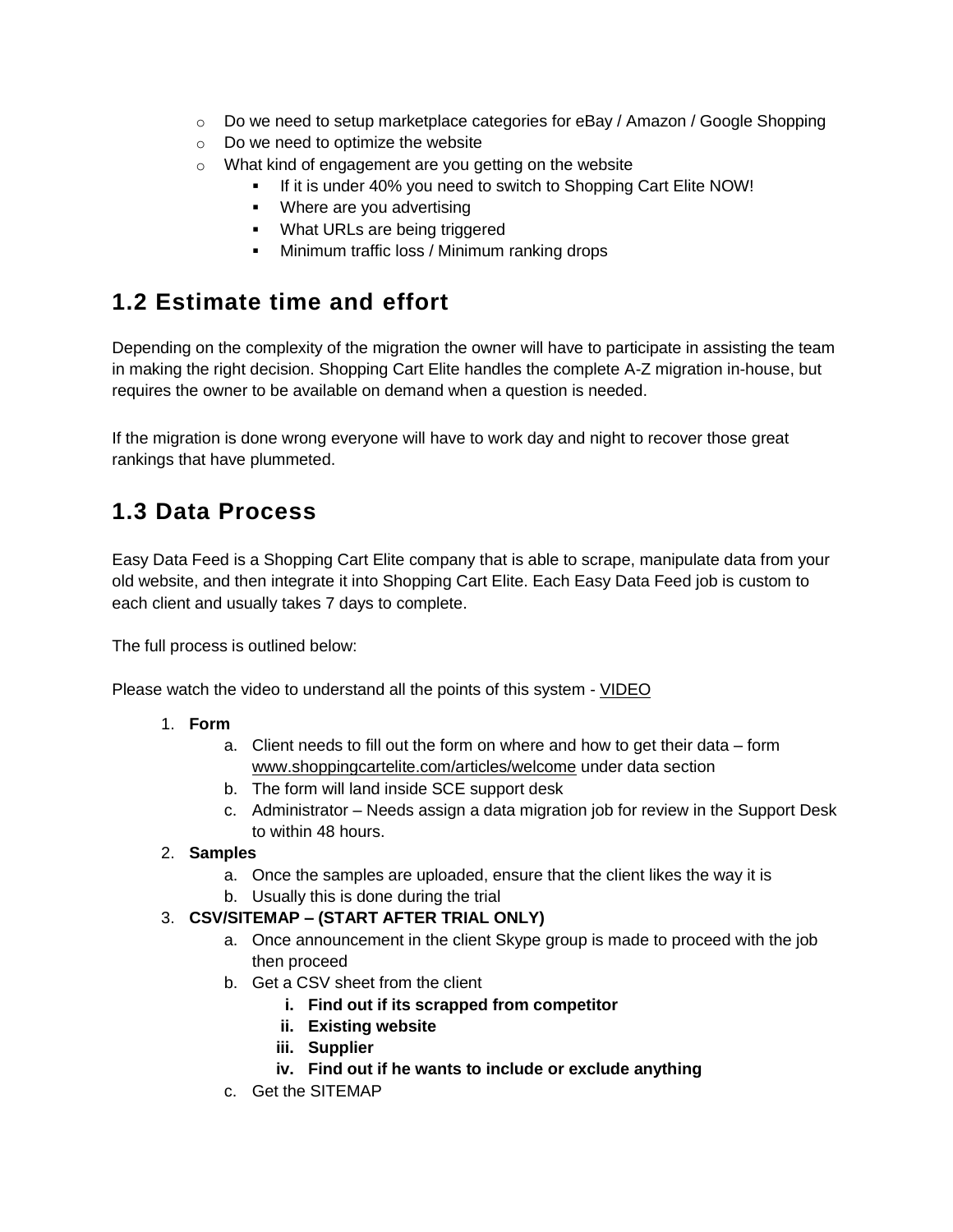- i. Usually the URL can be found in [www.domain.com/robots.txt](http://www.domain.com/robots.txt)
- ii. Ask client if they have it
- iii. Ensure there is no hidden products in sitemap
	- 1. if there hidden products then use CSV for the scrape of any missing products

#### 4. **Sitemap Scrape**

a. Scrape the website sitemap URLs to create groups of all unique possible products and indicate how you will you get the data and the data type you expect

#### **i. DATA GATHERING**

- 1. ☒ EASY DATA FEED
- 2. ☐ FROM CLIENT'S BACK OFFICE EXPORTED VIA CSV
- 3. ☐ FROM CLIENT DIRECTLY VIA DROPBOX
- 4. ☐ FROM CLIENT'S SUPPLIER AS A CSV

#### **ii. DATA TYPE**

- 1. **EX UNIVERSAL PRODUCTS (Ex:**
- 2.  $\Box$  PRODUCT WITH ONE OPTION (Ex:
- 3. ☐ PRODUCT WITH TWO OPTIONS (Ex:
- 4. ☐ VEHICLE PRODUCTS WITH NO OPTIONS (Ex:
- 5. □ VEHICLE PRODUCTS WITH ONE OPTION (Ex:
- 6. ☐ PRODUCT WITH UPSELLS
- 7. ☐ PRODUCT WITH ONE OPTION AND UPSELLS
- 8. ☐ PRODUCT WITH TWO OPTION AND UPSELLS
- 9. □ HIDDEN PRODUCTS
- b. Example spreadsheet here
	- i. [https://drive.google.com/file/d/0Byv9QpDVbwf9dzZack1GNXhralU/edit?u](https://drive.google.com/file/d/0Byv9QpDVbwf9dzZack1GNXhralU/edit?usp=sharing) [sp=sharing](https://drive.google.com/file/d/0Byv9QpDVbwf9dzZack1GNXhralU/edit?usp=sharing) – Video
	- **ii.** <https://www.dropbox.com/s/uyzfgkkbvw7k8tn/sampleforDataSystem.csv> **- Spreadsheet**
	- iii. Spreadsheet should contain:
		- 1. 301 redirect URL
		- 2. Breadcrumbs of categories
		- 3. Unique Option sets
- c. If the CSV sheet had to be used to retrieve hidden products, it should have been combined with the scraped data CSV sheet (Have developer merge it)
- **d. MAKE SURE THERE ARE NO QUOTE PRODUCTS AS THOSE MAY HAVE TO BE DONE MANUALLY**
- e. Deliver this final CSV into private Skype Group
- 5. **Sitemap Analysis**
	- a. Separate all possible variations inside excel as per this video **Spreadsheet**  [https://drive.google.com/file/d/0Byv9QpDVbwf9eFNTNmNwSzc5YUk/edit?usp=s](https://drive.google.com/file/d/0Byv9QpDVbwf9eFNTNmNwSzc5YUk/edit?usp=sharing) [haring](https://drive.google.com/file/d/0Byv9QpDVbwf9eFNTNmNwSzc5YUk/edit?usp=sharing)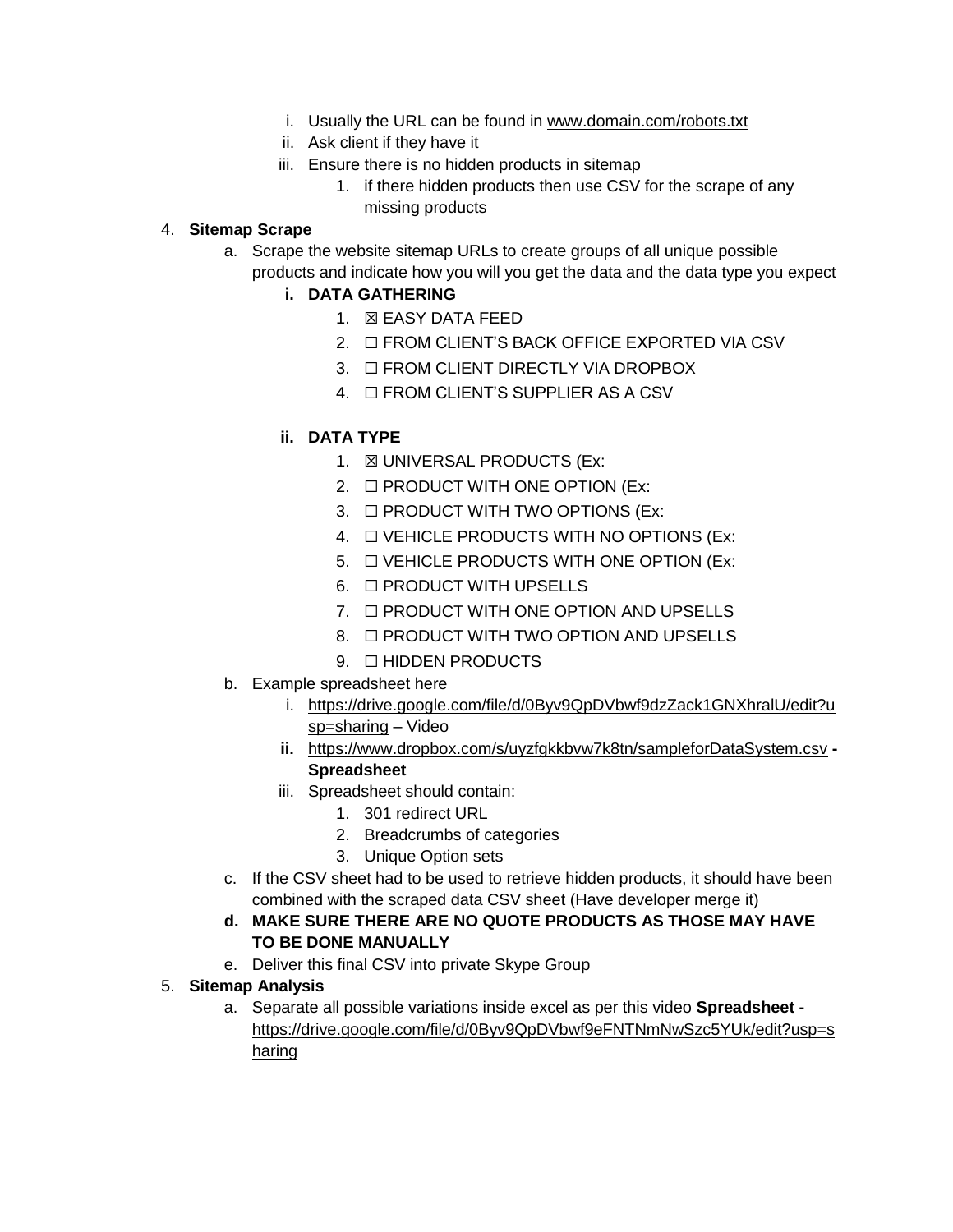Video -

[https://drive.google.com/file/d/0Byv9QpDVbwf9bnNPRkVvRDdYa2M/edit?usp=s](https://drive.google.com/file/d/0Byv9QpDVbwf9bnNPRkVvRDdYa2M/edit?usp=sharing) [haring](https://drive.google.com/file/d/0Byv9QpDVbwf9bnNPRkVvRDdYa2M/edit?usp=sharing)

# 6. **Sitemap to SCE analysis**

a. Make a copy of this spreadsheet

[https://docs.google.com/spreadsheet/ccc?key=0Aiv9QpDVbwf9dG5CcHQyQ2JQ](https://docs.google.com/spreadsheet/ccc?key=0Aiv9QpDVbwf9dG5CcHQyQ2JQOFpYSmRCM0g0aTRUdHc&usp=drive_web#gid=0) [OFpYSmRCM0g0aTRUdHc&usp=drive\\_web#gid=0](https://docs.google.com/spreadsheet/ccc?key=0Aiv9QpDVbwf9dG5CcHQyQ2JQOFpYSmRCM0g0aTRUdHc&usp=drive_web#gid=0)

- i. Make a column for each version of the product Ex: Column  $A =$  Universal / Column B = Product with Option
- ii. Go through all required fields and make sure that you can access the correct data for each field from the data available to you from the client website and CSV file
- i. If you are missing any data HIGHLIGHT THE MISSING DATA IN RED
- b. Deliver all spreadsheets from above points to Data Manger through Private Skype group

# 7. **Reviews Sitemap to SCE analysis**

- a. Estimate Deadlines
- b. Data Manager needs to review the job scope from spreadsheet from the above step
	- i. If the job requires customer interactions due to missing:
		- 1. Missing Titles
		- 2. Merge Options
		- 3. Missing Categories
		- 4. Missing some other data
			- a. The client should first try to provide this data themselves, if not possible then ask CEO
	- ii. If the job is complicated inquire with CEO
	- iii. If the job is simple and has been done before proceed with next step

# 8. **Client Sign Off**

- a. Data Manager should meet with client and:
	- i. Get a CSV spreadsheet if available from client
	- ii. Ensure there is no issues such as missing dimensions, bad images, bad descriptions, etc. If there is you must address it before moving forward.
	- iii. Client has to agree on the timeframe that it will take the job
	- iv. Client has agree that what you are about to scrape and input into the website is 100% everything that he will require.

## 9. **EDF Scrape Development (DO NOT START UNTIL PREVIOUS STEP IS COMPLETE)**

- a. Scrape the website utilizing the spreadsheet from previous step
- **b. Pass the scraped data through the EDF validator and make sure there is ZERO ERRORS**
- c. Once the scrape is complete then take the CSV spreadsheet if available from client and merge it with scraped data using EDF
- d. Deliver the finished CSV to the private skype group for next step

## 10. **EDF Sample Run via EDF (SAMPLE 1000 ROWS)**

a. Take the spreadsheet from previous step and pass it through the EDF validator to ensure that it has no mistakes.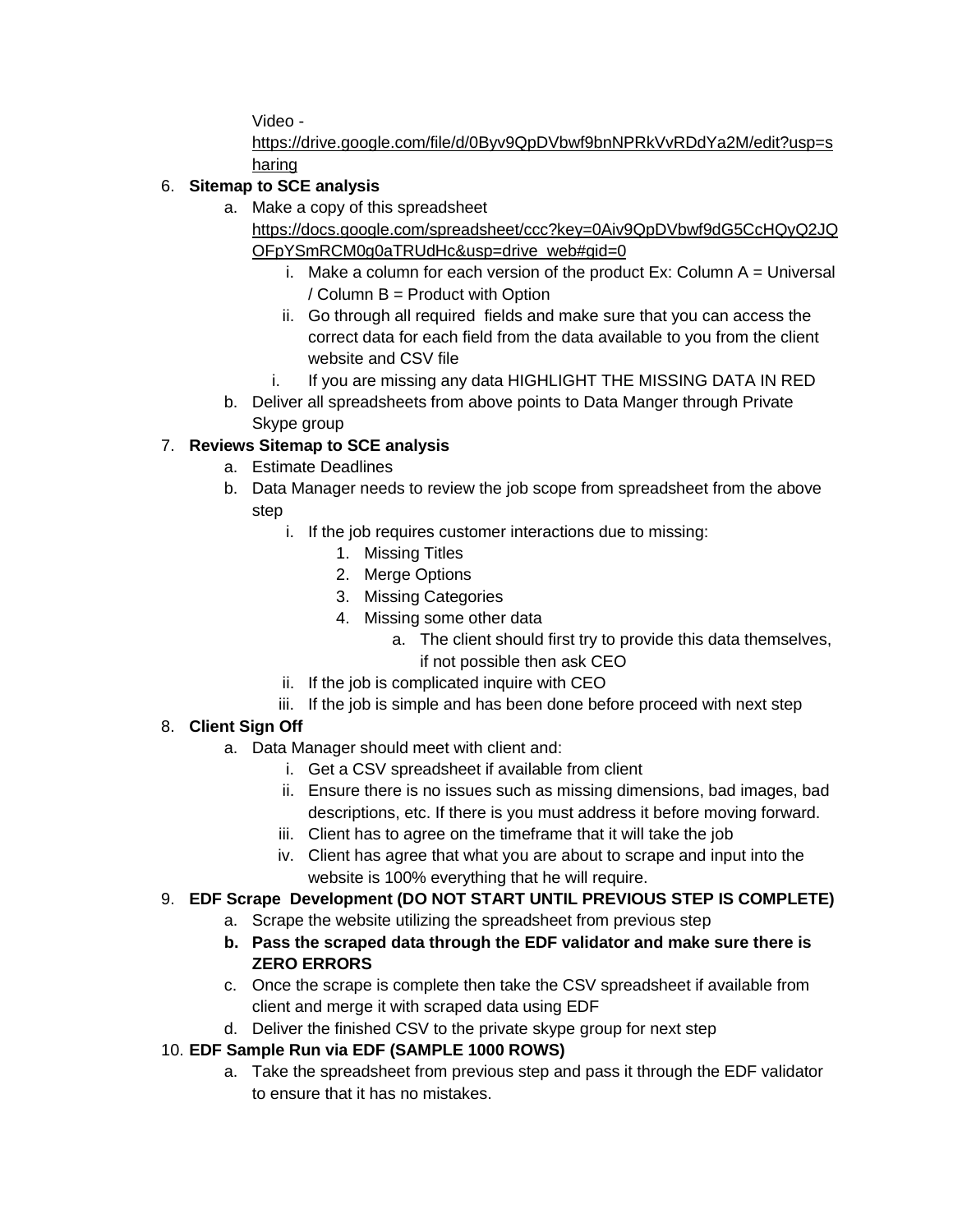## 11. **Review Scraped Data (Sample)**

- a. Align all scraped data to the appropriate SCE columns
	- i. [https://docs.google.com/spreadsheet/ccc?key=0Aiv9QpDVbwf9dG5CcH](https://docs.google.com/spreadsheet/ccc?key=0Aiv9QpDVbwf9dG5CcHQyQ2JQOFpYSmRCM0g0aTRUdHc&usp=drive_web#gid=1) [QyQ2JQOFpYSmRCM0g0aTRUdHc&usp=drive\\_web#gid=1](https://docs.google.com/spreadsheet/ccc?key=0Aiv9QpDVbwf9dG5CcHQyQ2JQOFpYSmRCM0g0aTRUdHc&usp=drive_web#gid=1)
	- ii. [https://drive.google.com/file/d/0Byv9QpDVbwf9ZXk2RFBoSmFWMUk/edi](https://drive.google.com/file/d/0Byv9QpDVbwf9ZXk2RFBoSmFWMUk/edit?usp=sharing) [t?usp=sharing](https://drive.google.com/file/d/0Byv9QpDVbwf9ZXk2RFBoSmFWMUk/edit?usp=sharing)
	- iii. [https://drive.google.com/file/d/0Byv9QpDVbwf9ODMzUkRlbmc4eUU/edit](https://drive.google.com/file/d/0Byv9QpDVbwf9ODMzUkRlbmc4eUU/edit?usp=sharing) [?usp=sharing](https://drive.google.com/file/d/0Byv9QpDVbwf9ODMzUkRlbmc4eUU/edit?usp=sharing)
	- iv. [https://drive.google.com/file/d/0Byv9QpDVbwf9UFRuVmZEZkRVWG8/ed](https://drive.google.com/file/d/0Byv9QpDVbwf9UFRuVmZEZkRVWG8/edit?usp=sharing) [it?usp=sharing](https://drive.google.com/file/d/0Byv9QpDVbwf9UFRuVmZEZkRVWG8/edit?usp=sharing)
- b. See which data is richer, one that is scraped or one that was provided by client via CSV
	- i. Ex: If the description from the client's CSV is cleaner than the one scraped from the website, use the clients CSV description
- c. Make sure that only the allowed SCE fields are in the final spreadsheet and ensure that the data has all required columns required by Shopping Cart Elite
- a. Review each column to ensure that you can't see any #VALIDATION ERRORS
- b. Prepare the spreadsheet for import

## 12. **EDF Validate via EDF (SAMPLE FILE)**

a. Take the spreadsheet from previous step and pass it through the EDF validator to ensure that it has no mistakes.

## 13. **EDF Run via EDF (Full Data)**

a. Take the spreadsheet from previous step and pass it through the EDF validator to ensure that it has no mistakes.

## 14. **EDF Validate via EDF (FULL FILE)**

a. Take the spreadsheet from previous step and pass it through the EDF validator to ensure that it has no mistakes.

## 15. **Review Scraped Data (Full)**

## 16. **Polish the CSV**

- a. Brand is not inside Anchor Text
- b. Brand matches what is inside the Product Title
- c. All the cases of title and anchor text are Title Case and match each other
- d. All Categories are titles case and consistent with similar products
- e. <http://videos.shoppingcartelite.com/medias/t9mf8185uk>
- f. POLISH SCENARIOS
	- i. <http://take.ms/qTgti>
	- ii. <http://take.ms/VQiTp>

#### 17. **Batch Update Sample**

- a. Do a batch update of 5 rows only into Shopping Cart Elite
- b. Ensure the data is uploaded and visible on the website without mistakes
- c. Send the CSV sheet and the links of the sample data into the private Skype group
- d. Data Manager should review the sample and CSV, if everything looks good then

#### 18. **Show to Client**

a. Meet with the client to confirm this is 100% everything that he needs uploaded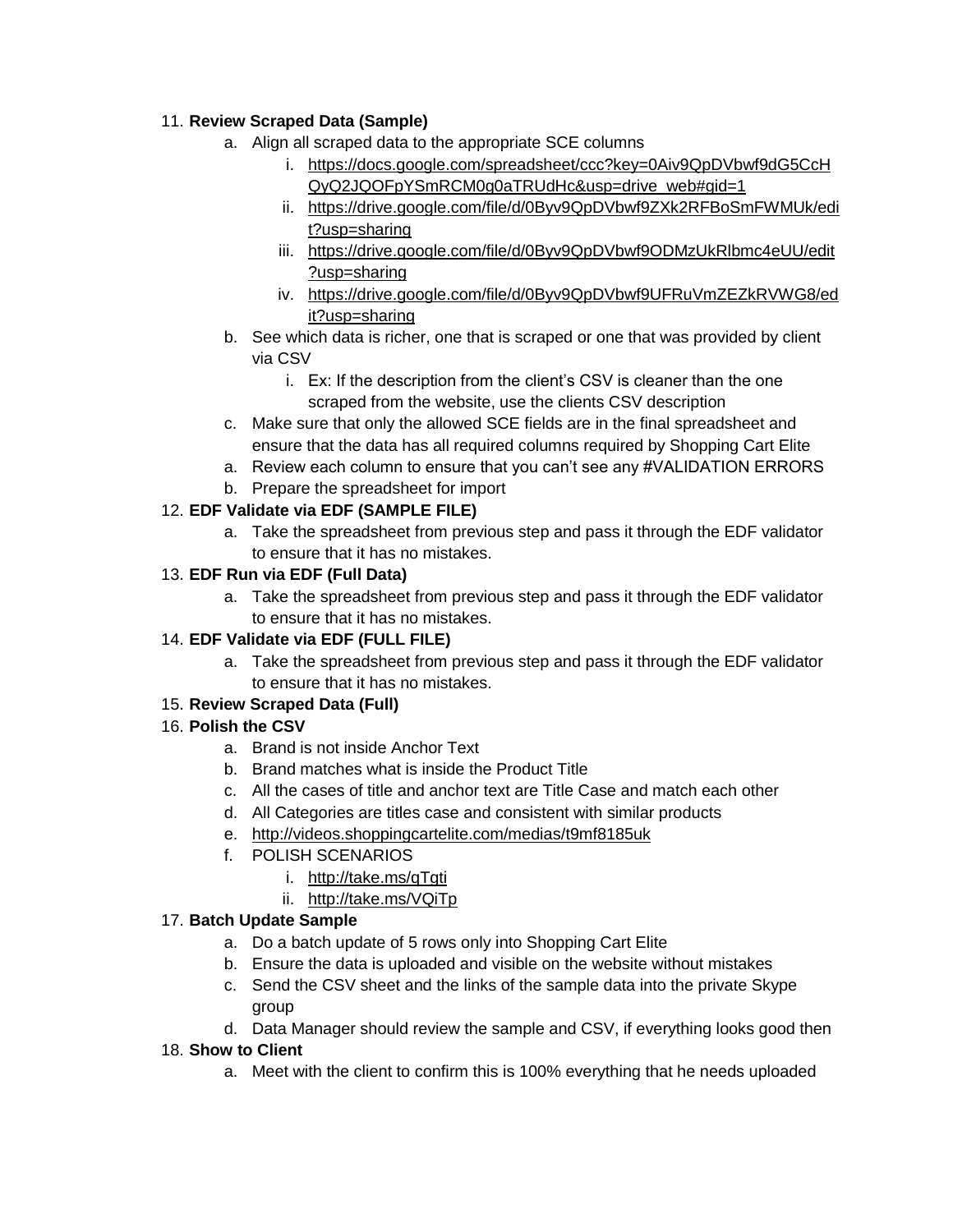- i. Confirm that once this is uploaded you will be complete with the data project
- ii. Once the client confirms go to next step
- 19. **Batch Update Full CSV (DO NOT START UNTIL PREVIOUS STEP IS COMPLETE)**
	- a. Upload the full CSV and ensure it is properly showing up on the website
	- b. Export the CSV sheet from SCE and pass it through
		- i. IMAGE EDF
			- ii. EDF VALIDATOR
	- c. If EDF has no errors, announce in the private group that the data has successfully uploaded

## 20. **MANAGER REVIEW**

- a. Data Manager needs to review the final upload from the last step
- b. If everything looks good, have the client review it and sign off that the job is complete

# <span id="page-7-0"></span>**1.4 Graphic Design Process**

Shopping Cart Elite has over 50 pages apart of the cloud hosted template that will be activated for each client. The full sitemap is located here - [https://www.dropbox.com/s/7fy6eubtdks2k9g/SCE-](https://www.dropbox.com/s/7fy6eubtdks2k9g/SCE-Sitemap.xlsx)[Sitemap.xlsx](https://www.dropbox.com/s/7fy6eubtdks2k9g/SCE-Sitemap.xlsx)

Some clients think their website consists of only two pages, a homepage and a product page. In reality there is 50 pages that would need to have the same look and feel between them all.

Using Shopping Cart Elite cloud hosted template we would achieve a full roll out for the custom design across all webpages. We have a cloud hosted template that we use for all of our clients. It is our best converting template and we are constantly up-keeping it. We have done over 100 clients consulting sessions with this template, and we are 100% confident that it will improve your conversions.

Use utilize Mockvault to showcase you the mockup of your design once ready, and communicate through Mockvault until the mockup is approved. After it is approved we implement the mockup on your CSS of our website.

# <span id="page-7-1"></span>**1.5 Content Process**

Content migration is the part that is always overlooked. The usual assumption is there is no content that needs to be moved over, or a few webpages at best. In reality majority of our clients have over 50 webpages to move over, and some have thousands that include Dealer Locators, Blog Posts, Questions and Answers, Reviews, Testimonials, Forms, Videos, Category Images, Category Descriptions, etc.

Content migration is a manual process in most cases and requires an expert that is familiar with HTML and the owner's product.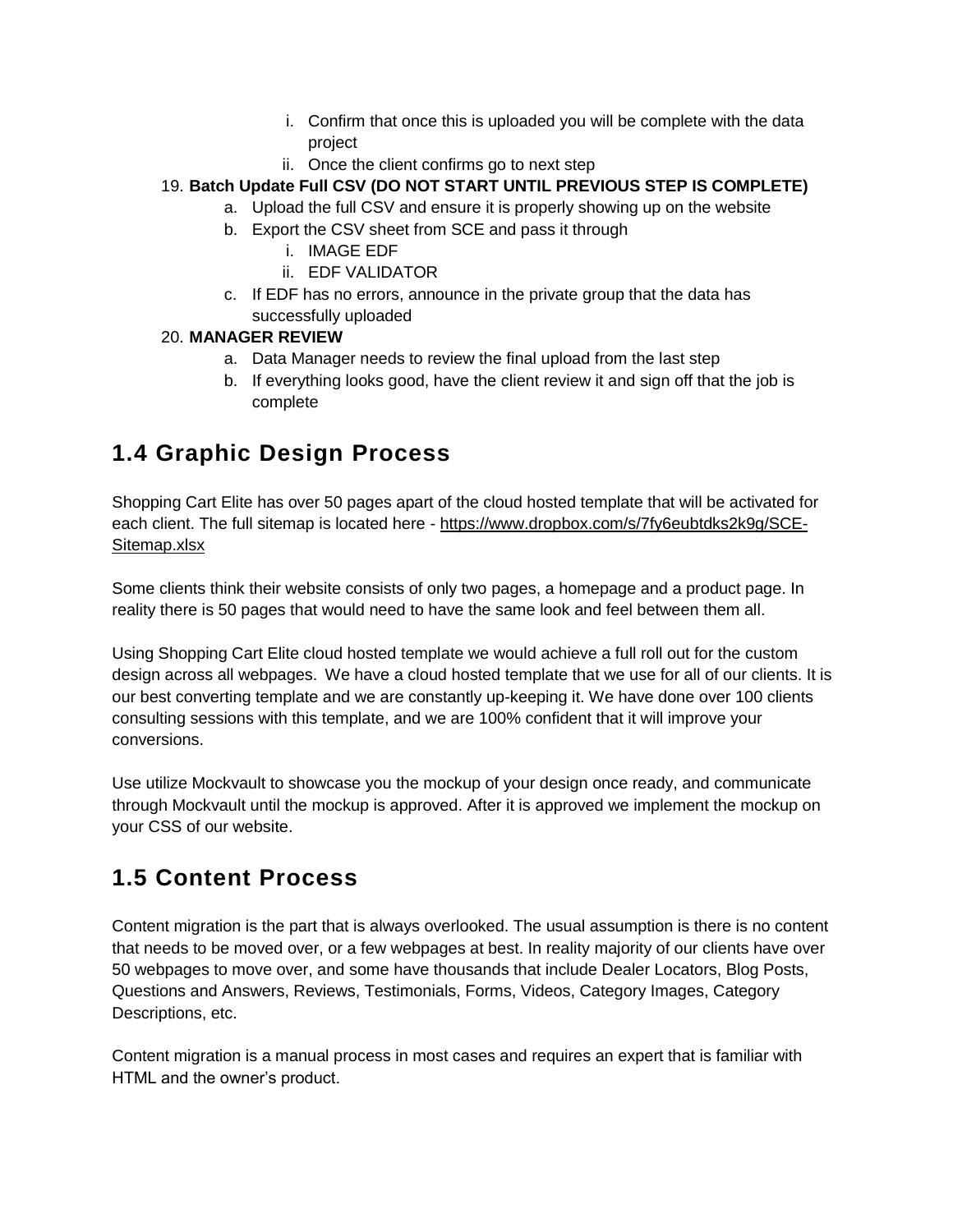The scope of the process is to identify all content related pages, and make a plan on who and how it will be moved over.

Shopping Cart Elite uses a test server with a demo URL to do the whole migration so your website is not affected. The soft launch and A/B test can also be done on the demo URL. The demo URL will block search engine crawlers from indexing the website, so there will be no issues with duplicate content. Any duplicate content will automatically get a canonical SEO tag to avoid search engine from penalizing the webpages.

# <span id="page-8-0"></span>**1.6 Redirects**

During the process of migrating over your current site to Shopping Cart Elite you should capture all of your deep or internal links on your web site. All of these should be recorded and then mapped over to your new site. Typically these are links that are not part of the site map.

Shopping Cart Elite has a built in function that will provide you code to use in assisting in this process of capturing your current links.

The process is a script is installed on your old website and every visitor that lands on the webpages (Human or Bot) will trigger the script and input the landing page URL into Shopping Cart Elite.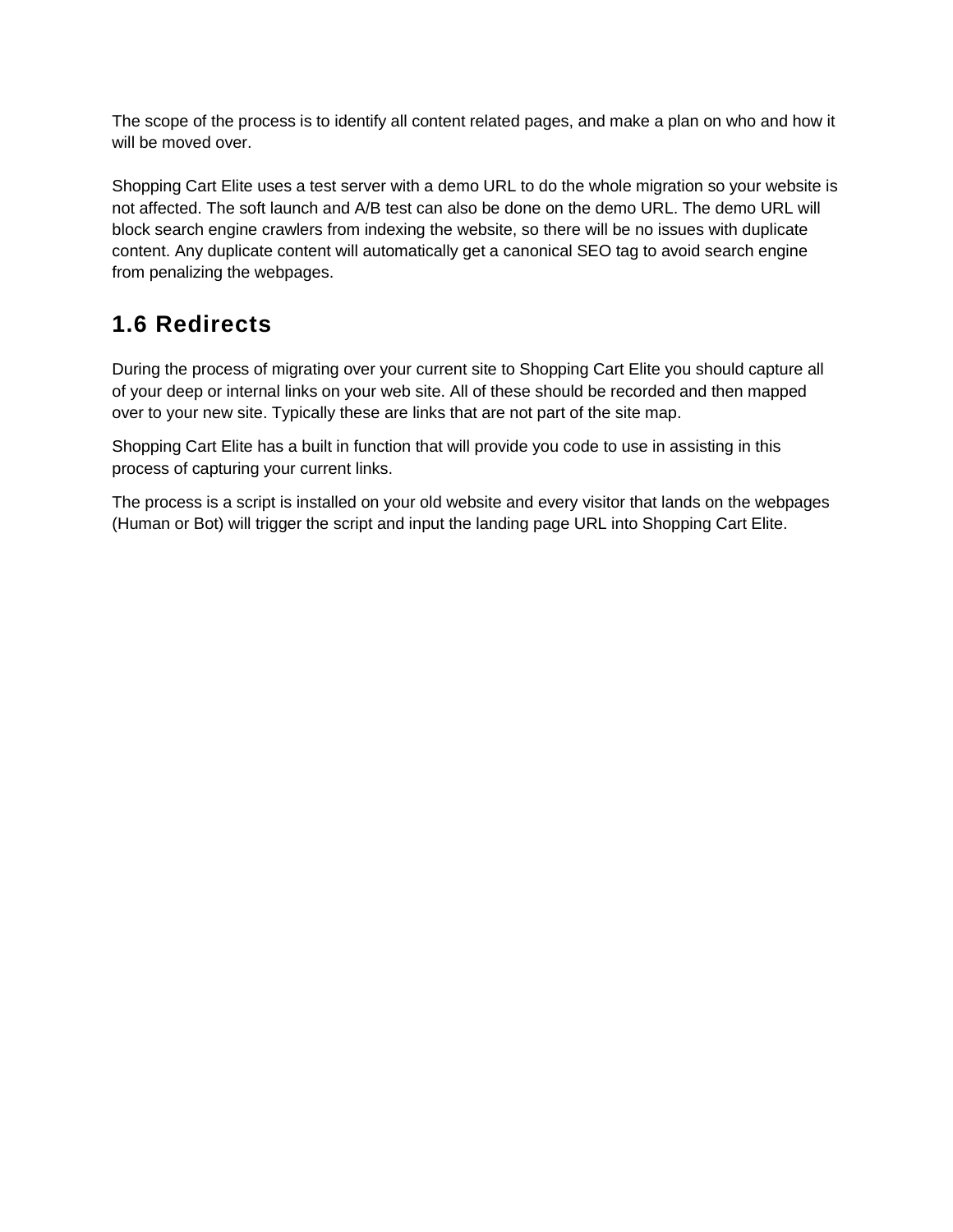Once there is no more URL that are being added we would have identified 100% of all URLs from your old website.

The next step is to either run an A/B test where the old website traffic and be routed to the new one through JavaScript, or whenever you are ready you can switch the website over to the new DNS.

# <span id="page-9-0"></span>**1.7 Setup**

The setup process consists of three sub processes

- Setup Initial setup done by our team
- Pre-Launch Meet with client to do an internal soft launch of the website
- Launch Meet with client to do an official launch

The setup process usually takes a minimum of 20 hours, and can take as long as 300 hours. The highlights of the checklist is below:

**NOTE: Note that orange processes below may not be included with your migration. If they are to be included, ensure they are a part of your agreement.**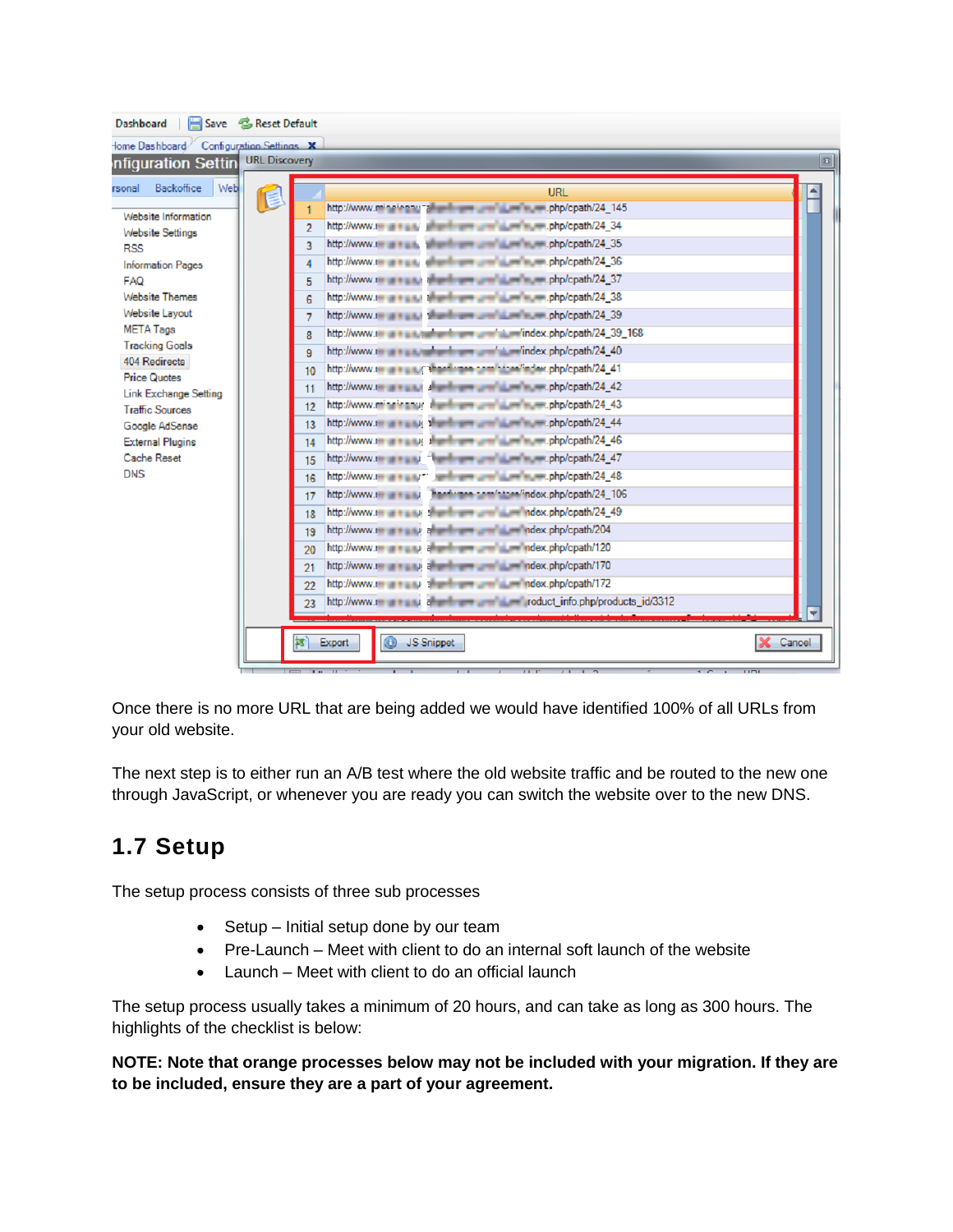- FILL VIP SETUP FORM
- SETUP WIZARD
- CONFIRM WITH CLIENT ABOUT ADWORDS AND REDOING THEIR URLS BEFORE LAUNCH.
- **EBAY OR AMAZON SETUP**
- ENABLE REVIEWS
- EMPLOYEE SETUP
- SUPPLIER SETUP
- CLOUDFLARE DNS
- WEBSITE TITLE / META TAGS FOR HOMEPAGE
- FAQ
- TERMS/PRIVACY/RETURN POLICY CREATED OR MIGRATED
- CHANGE COPYRIGHT MESSAGE
- MASTER SETTINGS
- PAYPAL SETUP
- TEST PAYPAL CHECKOUT PROCESS IN DEMO MODE
- MERCHANT ACCOUNT
- TEST MERCHANT ACCOUNT SETTINGS
- BCSW OFFER?
- SHIPPING RULES
- DEACTIVATE AUTOMOTIVE FEATURES
- UPS SHIPPING CREDENTIALS
- FEDEX SHIPPING CREDENTIALS
- ENDICIA SHIPPING CREDENTIALS
- CANADA POST SHIPPING CREDENTIALS
- **FREIGHT QUOTE CREDENTIALS**
- PRIOR TO SWITCH AVG ORDERS
- INSTALL URL DISCOVERY SCRIPT
- CLOUDFLARE TRANSFER DNS
- TRANSFER VIDEOS
- TRANSFER BADGES
- PLUGINS (LIST ALL)
- SUPPORT DESK SETUP
- **AUTO RESPONDER**
- **AUTO RESPONDER TEST**
- **TRANSFER ARTICLES OR CUSTOM LANDING PAGES**
- CONFIRM DOMAIN NAME THEY WILL BE USING
- MEGA MENU SETUP (AFTER DATA IS COMPLETED AND UP ON WEBSITE)
- FOOTER / ARTICLE LINKS (AFTER DATA IS COMPLETED AND UP ON WEBSITE)
- TEST SHIPPING
- SINGLE AND MULTIPLE
- QUANTITIES (ADD 50 QTYS OF ITEMS)
- SITEMAP EDF
- IMAGE EDF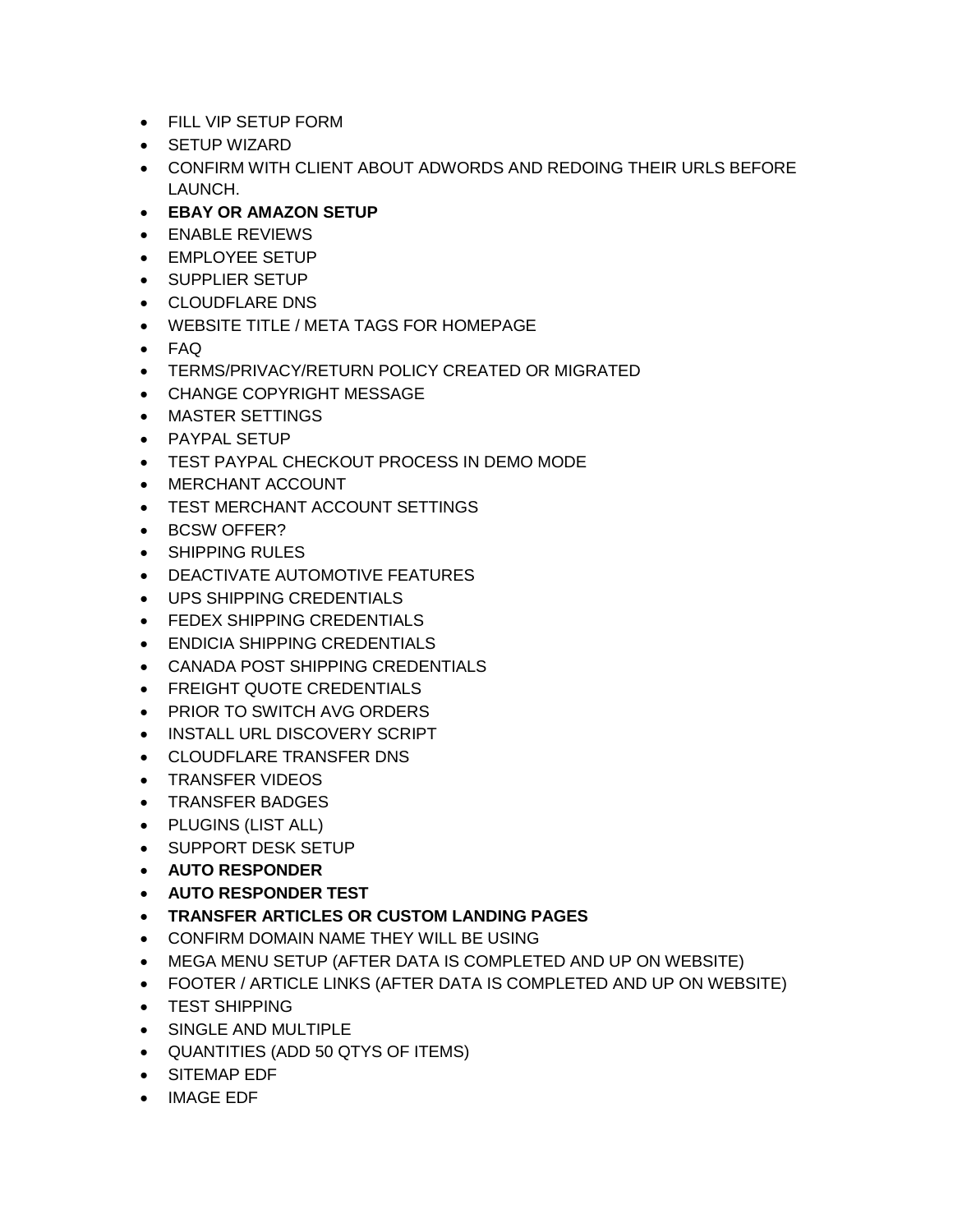- GO THROUGH SUPPLIERS
- CHECK IF ALL WAREHOUSES
- ARE ENTERED
- **GET INVENTORY DATA**
- TO REVIEW FROM CLIENT
- LOAD INVENTORY
- WITH CLIENT
- 301/404 REDIRECTS
- IMPORT CUSTOMERS
- IMPORT ORDERS
- SUPPORT DESK TEST
- **ADWORDS SETUP**
- **REMARKETING SETUP**
- **FEATURED PRODUCTS**
- **TRANSFER SPECIALS / DISCOUNTS**
- **SEARCH FILTERS**
- **AUTOMATE INVENTORY**
- **AUTOMATE REPRICING**
- **BLOG MIGRATION**
- **TRANSFER REVIEWS**
- **TRANSFER TESTIMONIALS**
- ADDITIONAL EMAIL SETUP
- **SUPPLIER TRACKING AUTOMATION**
- **BEST PRACTICE CALL TO ACTIONS**
- SSL CHECK
- TEST SSL CONNECTION
- FIREBUG CHECK
- TEST QA DOCUMENT
- SITEMAP EDF
- IMAGE EDF
- TEST SHIPPING
- SINGLE AND MULTIPLE
- QUANTITIES (ADD 50 QTYS OF ITEMS)
- TEST PAYPAL CHECKOUT PROCESS
- MERCHANT ACCOUNT FRONT END TEST
- CHECKOUT TEST
- INVOICE
- **SUPPLIER BOXES SETUP**
- **ACTIVATE TEA**
- DISABLE ADS MASTERCART
- **WHOLESALE SETUP**
- ACTIVATE A-B TEST
- PLUGIN RENDER TEST
- PRODUCT EDF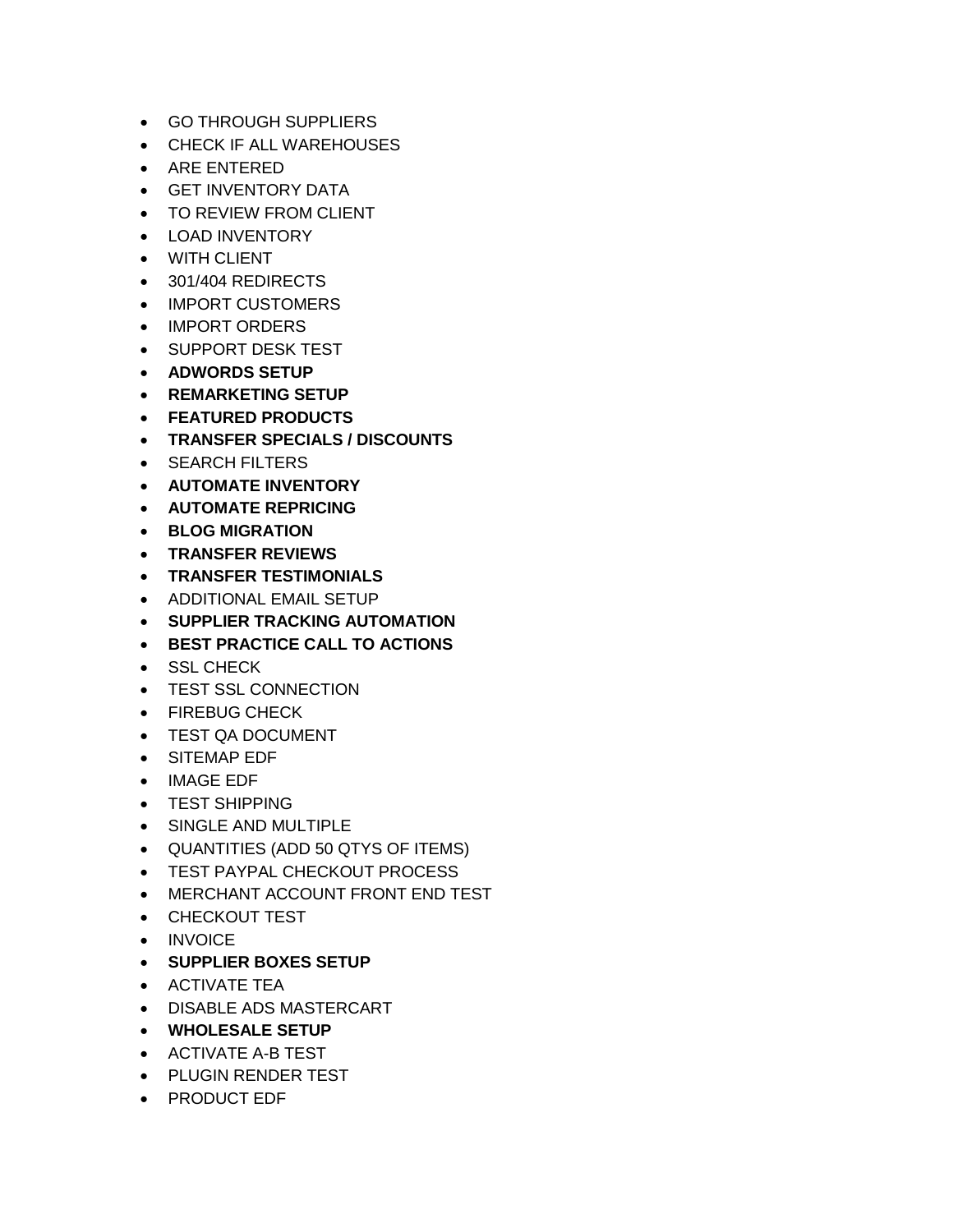- **SHIPPING LABEL**
- **SUBMIT SITEMAP**
- SSL CHECK
- **TEST SSL CONNECTION**
- CHECK EMAIL WORKING OR NOT
- TEST 15 REDIRECTS FROM GOOGLE
- **LAUNCH**
- 24 HOURS AFTER LAUNCH CHECK AVERAGE ORDER IS MORE OR LESS THAN HIS OLD WEBSITE
- **PREVIOUS/NEW ORDER RESULTS**

When we do the final launch everything is tested perfectly, and we get no complaints once the new website is live. All the links are correct, emails are working, DNS is propagated, redirects are redirecting, merchant account is working, shipping is working, **and everything is usually perfect.** 

# <span id="page-12-0"></span>**1.8 Development**

Shopping Cart Elite operates under Agile Software [Development](http://en.wikipedia.org/wiki/Agile_software_development) schedule. We are able to roll out features that customers need. It is extremely rare that we don't already have an ecommerce feature that you need, and in the case that we don't we can deploy it for you on demand. We are have the most flexible core framework for ecommerce in the world.

Whenever we build a new feature it is crucial to understand that we are not doing a custom feature that is strictly for one client, and we are not hard coding anything just to make it work. We have to create the feature for everyone and we have to think of every possible business case scenario, so we don't have to re-develop it in the future. Every feature we develop is released to every client in Shopping Cart Elite, so it is essential we follow this process.

## **PROCESS**

## **SPECIFICATION**

- **Business Case Scenario** We draw out charts of all possible business case scenarios for a feature
- **Current and Future Conflicts** We need check if the new feature will conflict with an existing feature and how it will conflict with future features. For example, we have an automotive vehicle search on the website that starts with MAKE MODEL YEAR. A customer requested we change that to YEAR MAKE MODEL because that would eliminate so many models in certain cases. The client thinks this is simple, just change the places of the drop down, and it will work. But this five minute enhancement actually took two months. There were over a dozen conflicts. The MAKE MODEL YEAR was first built from a database then cached on the website. The database was used in four separate places on the website as 8 separate places on in the back office. So once we switch the database to look up year first, all 12 places would need to be modified. A client might request a very basic feature, but due to the conflicts the price of the enhancement would cost more than some genuinely big new features. Shopping Cart Elite has over 4 million lines of code, unfortunately a feature can't be judged by its initial development only.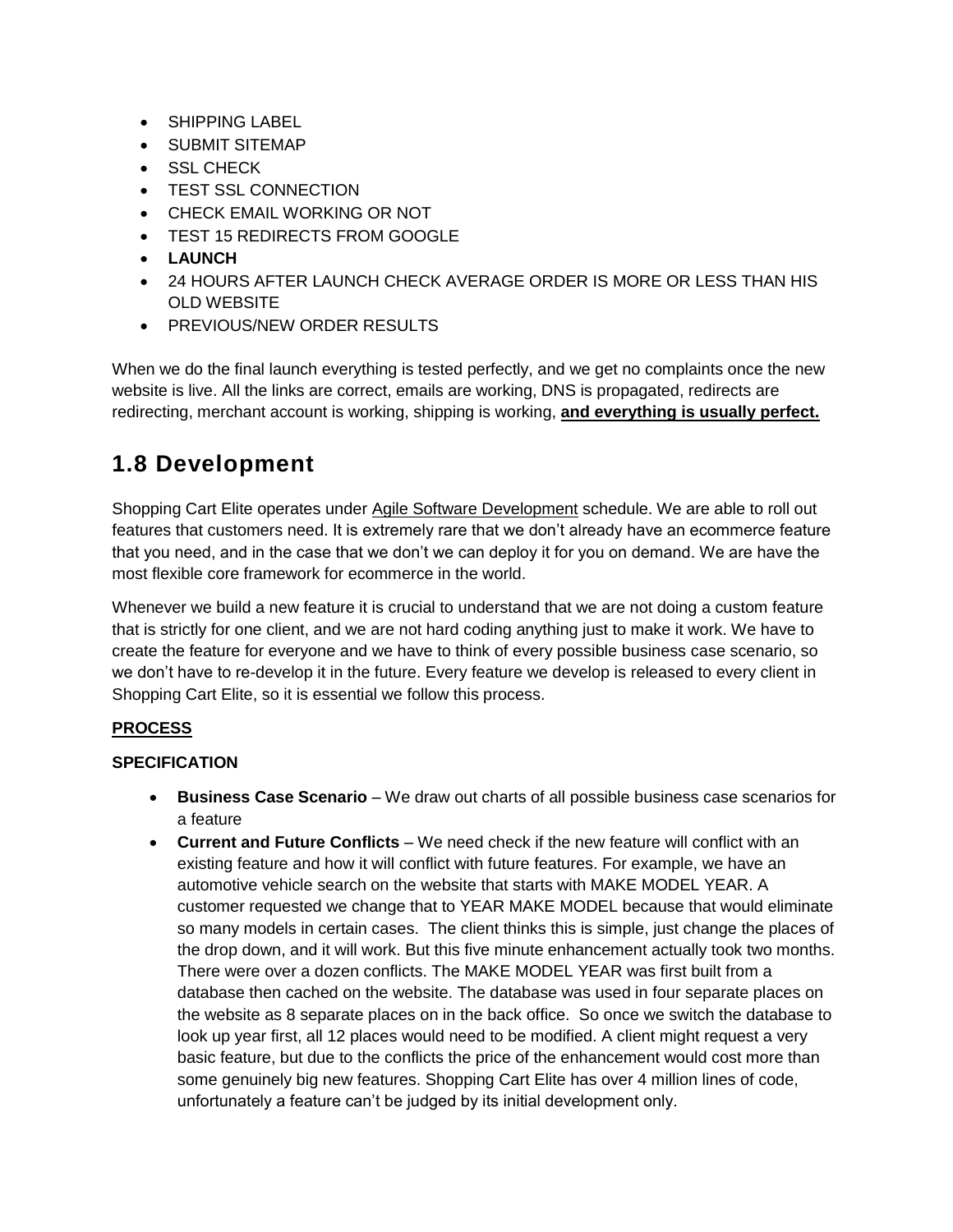- **New Development or Enhancement** Sometimes developing a new feature doesn't make sense because we can enhance an existing feature, and sometimes enhancing a feature would take so much work that we find a new way to address a certain feature. Both scenarios have their Pros and Cons.
- **Project Scope** If we feel that this feature is not aligned with our core focus, target market or it is outside of our framework. We will reject the feature altogether. At times, the feature the client wants is already on our to do list, and we either reimburse up to 70% of the development cost or do it free.

## **DESIGN**

- **Back office UI** Design a user friendly screen in the desktop back office application for the new feature.
- **Back office Setting** Add a setting to the global setting for all customers and add it to the setup wizard
- **Website UI Graphic Design** Design a UI for the website
- **Website UI HTML/CSS Coding** Slice and apply the design on the template. Map all Classes to themes in the settings

#### **DEVELOPMENT**

- **Backoffice Development** Develop the feature in the back office and address all the conflicts
- **Front End Development** Code the new design on the website, merge themes with all customers and optimize the performance of the feature
- **Middle Tier Development -** Some features require a service to be developed. For example an auto responder that must send out an email on a certain schedule, or Quickbooks integrations which requires communication every minute.

#### **TESTING**

- **Beta Release** Release feature on the beta server for testing
- **QA Testing** Spend X days testing the feature to make sure it is bug free
- **Website UI testing all browsers** Test the feature on all desktop and mobile browsers
- **Back office UI testing** Test the back office to make sure the feature works and no conflicts arise

#### **DEBUGGING**

- **Missed Enhancements** It is common that we miss something in the business scenario and have to come back to enhance it.
- **Bugs** Even though the developers release the code bug free, it is only bug free on their computer environment. Once in beta environment bug commonly arise. Most new features that are released have bugs in them, it is rare for it to be released bug free. All bugs must be fixed before production release.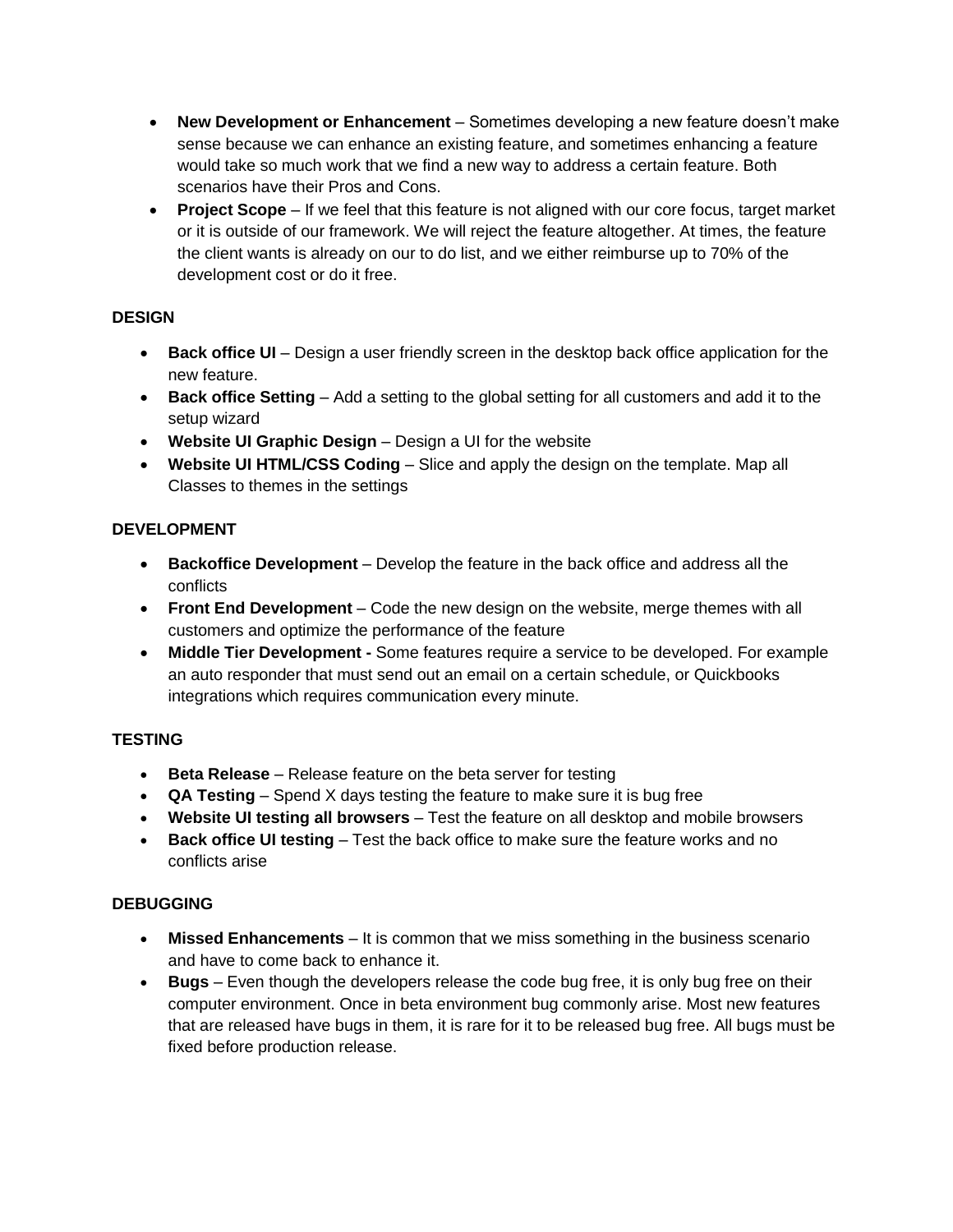**Future Upkeep** – When we introduce a feature we need to upkeep it forever, depending on the liability of the feature and how it will be used by all customers the rate will change for the project.

## **SUPPORT**

- **Tutorials** Once the project is closed, a tutorial is designed for the new feature and released into the knowledge base.
- **Customer Support** Some customer do not like to go through the tutorials, so they request customer support. Depending on the complexity of the feature we need train not only the client who ordered the feature, but also future customers who will use it.
- **Managing** Each project must have a dedicated manager who is responsible to start and close the project. The manager will be the bridge between the client, developers, designers and Shopping Cart Elite.

# <span id="page-14-0"></span>**1.9 Marketing**

So the website is finally live and you're settled in, now what? This is usually the time when the owner gets surprised when they use a Shopping Cart Elite competitor, they are given a dozen ways to waste thousands of dollars with third party companies without benchmarking anything because their software doesn't have any marketing tools.

The good news is Shopping Cart Elite has TEA Software, Omni Channel Hub, Email Auto Responder and Automated SEO that can start being utilized to drive revenue, so you don't have to worry what will you will be doing when you go live. But most of these apps do need to get set up. For example setting up Google Shopping can take 3 hours, setting up Amazon categories can take a whole day.

In addition benchmarking the website to ensure it is performing the same or better compared to the old website is also important to ensure there is no leaks in the new website.

The marketing process is usually negotiated in advance between the owner and Shopping Cart Elite, but we do everything in house and we have systems prepared to make your campaign successful.

# <span id="page-14-1"></span>**1.10 Communicate the Migration Plan**

Once the migration process has been established it needs to be communicated to the site owner as well as to those that will implement the recommendations. Each part needs to understand what they are expected to do as there is no space for mistakes, and misunderstandings could be catastrophic.

Most development agencies tend to underestimate site migrations simply because they focus almost exclusively on getting the new site up and running. Often, they do not allocate the necessary resources required to implement and test the URL redirects from the old to the new site. It is the SEO's responsibility to make them realize the amount of work involved, as well as strongly request the new site to move first on a test server (staging environment) so implementation can be tested in advance. No matter how well you may have planned the migration steps, some extra allocated time would always be useful as things do not always go as planned.